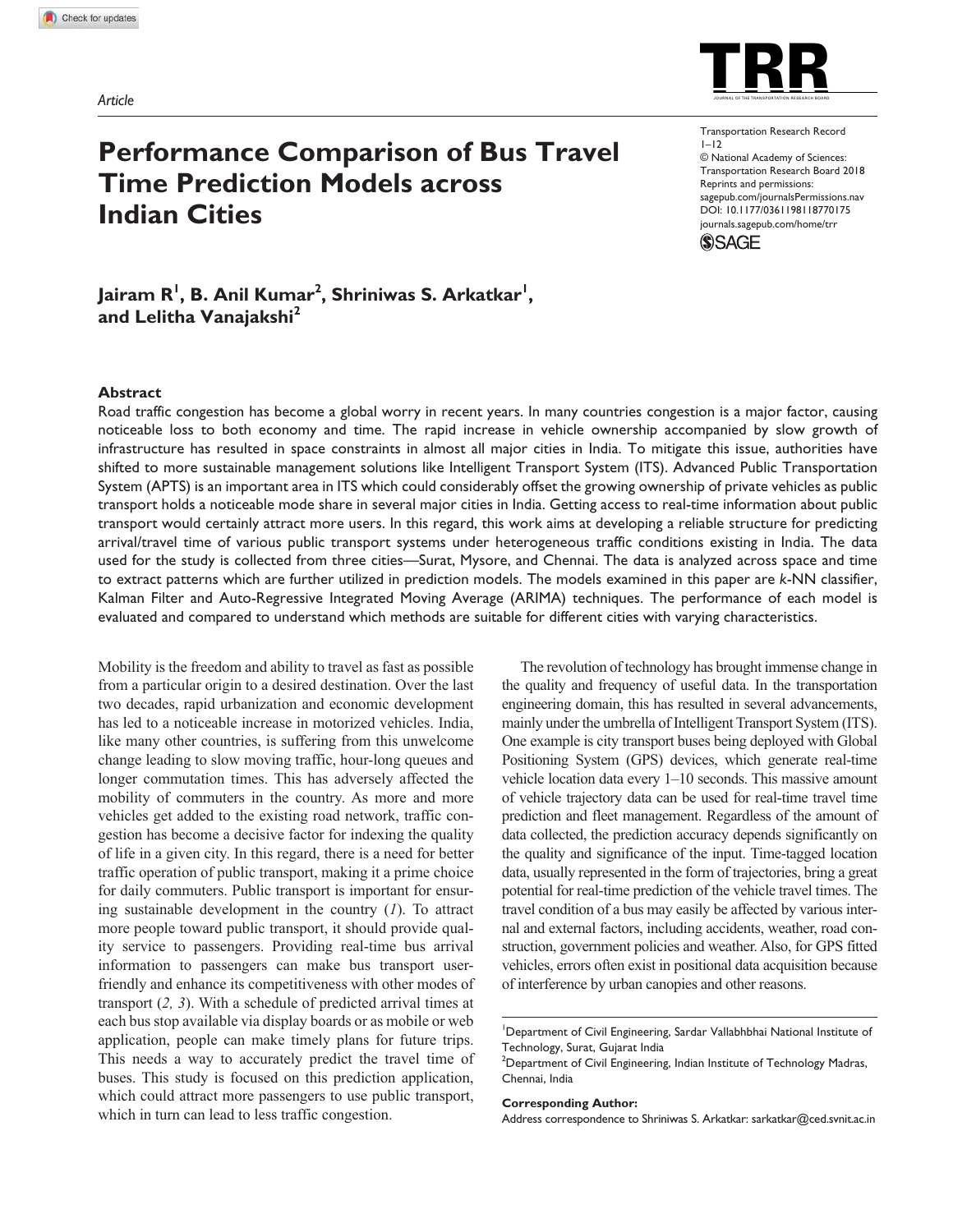In this study, the challenges mentioned above are considered, and three prediction models are proposed incorporating the vehicle-based GPS data collected from buses from three different cities in India—Surat, Mysore, and Chennai. The data collected for the study includes data from bus-only lane network of Bus Rapid Transit System (BRTS) operated by SITILINK Ltd., mixed traffic bus lane from Mysore operated by Karnataka State Road Transport Corporation (KSRTC), and from Metropolitan Transport Corporation (MTC) in Chennai.

In general, approaches on travel time estimation and prediction using vehicle-based data can be broadly classified into two main classes—data-driven methods and modelbased methods. Some of the most important studies which were carried out over the past few decades in these areas are reviewed here.

The various reported techniques for bus travel time prediction include prediction using average speed techniques (*4*), step-wise linear regression techniques (*5*), time-varying coefficient (TVC) linear regression model techniques (*6*), time series analysis techniques (*7–8*) and filtering techniques (*3, 9*). With the help of faster computers and approachable coding languages, researchers have widely explored machine learning techniques in real-time arrival/travel time prediction. Among several artificial intelligence techniques, the most significant methods include Artificial Neural Network (ANN) (*10*), Support Vector Regression (SVR) (*11*), and *k*-Nearest Neighbor (*k*-NN) classifier (*12*). In most of these machine learning techniques, the model learns the travel patterns existing in the field by extracting critical parameters such as travel time, segment speed, traffic volume, and so forth from historical data.

Even though these machine learning techniques were cultured enough to understand the traffic behavior, it requires a significant amount of training time to prune the models. Thus, the application of these models to real-time prediction scenarios would be difficult. Recently, researchers have explored the concept of similarities in historical trajectories and present trajectory of a bus, for predicting travel time on a real-time basis (*13*). The studies showed that historical trajectory-based travel time prediction is highly accurate when a large amount of historical data is available. The historical data inherits the stochastic features of traffic for each hour of the day, thus enabling the model to accommodate for most possible changes in the traffic conditions.

Due to the inconsistent nature of traffic, the travel time will not be the same over different time periods, for the same network. Several studies have been carried out to describe this travel time variability with the help of several distribution functions (*14–17*).

From the literature review, most of the studies are concentrated locally on the application of each method on a particular system of public transport. The results observed are constrained to a particular set of data. Thus, the comparison of each method would not reflect its true potential. This study

compares the performance of three prediction techniques using the same data from three different site conditions. Such a uniform comparison of various methods across various cities has not previously been reported for bus travel time prediction, especially under Indian traffic conditions.

# **Study Area and Data**

The data used in this study were collected using GPS devices fitted inside buses from the three cities. Each bus is equipped with a GPS device that records the location status of the bus along with its movement. These data are transferred to a central server every 10 seconds. Three different routes were considered for this study:

- 1. Bus only corridor of 9 Km in Surat including 16 stops between Udhna Dharwaja and Sachin GIDC
- 2. Mixed lane traffic of 7 Km in Mysore with 12 stops between City Bus Stand and J P Nagar
- 3. A 27 Km long route with mixed traffic and 15 stops between the source, Saidapet Bus Stand, and destination, Kelambakam Bus Stand

The routes mentioned above are shown in Figure 1. These three routes characterize most possible combinations of heterogeneous traffic and land use that would comprise a public transport corridor. Each city being different in its own demography and culture, the data collected from these would help to test the robustness of the models used for prediction. The variation in the results from each model in these routes would highlight the advantage of each model against the other. This could act as guidelines to authorities in selecting suitable prediction models when applying them in the field.

With the help of the positioning technology, the GPS device records the current status of the bus in terms of longitude, latitude and time stamp. Each bus has its own identification number. The routes traversed by the bus are recorded with a unique Trip ID. It also contains information regarding multiple trips made by that bus in that day. Each trip was named in the format *"<date>.<direction><trip start time>"*, where date corresponds to the date of data, start time is the time at which the trip is initiated, and direction implies whether the trip is onward or return. For identifying the start and end of the trip, longitude and latitude of origin and destination stops are used. When the bus reaches the destination point, velocity recorded by the device will turn to zero for a specific period, that is, for the duration in which the bus is stationary at the depot. This helps in terminating the trip while the same is cross-checked with the latitude and longitude.

Once the trip-wise data is identified, the distance between each GPS data pair is calculated using Haversine formula (*18*). The difference between consecutive time stamps gives the time difference (∆t) between each location data sent from the GPS device. Since segment-wise travel time is more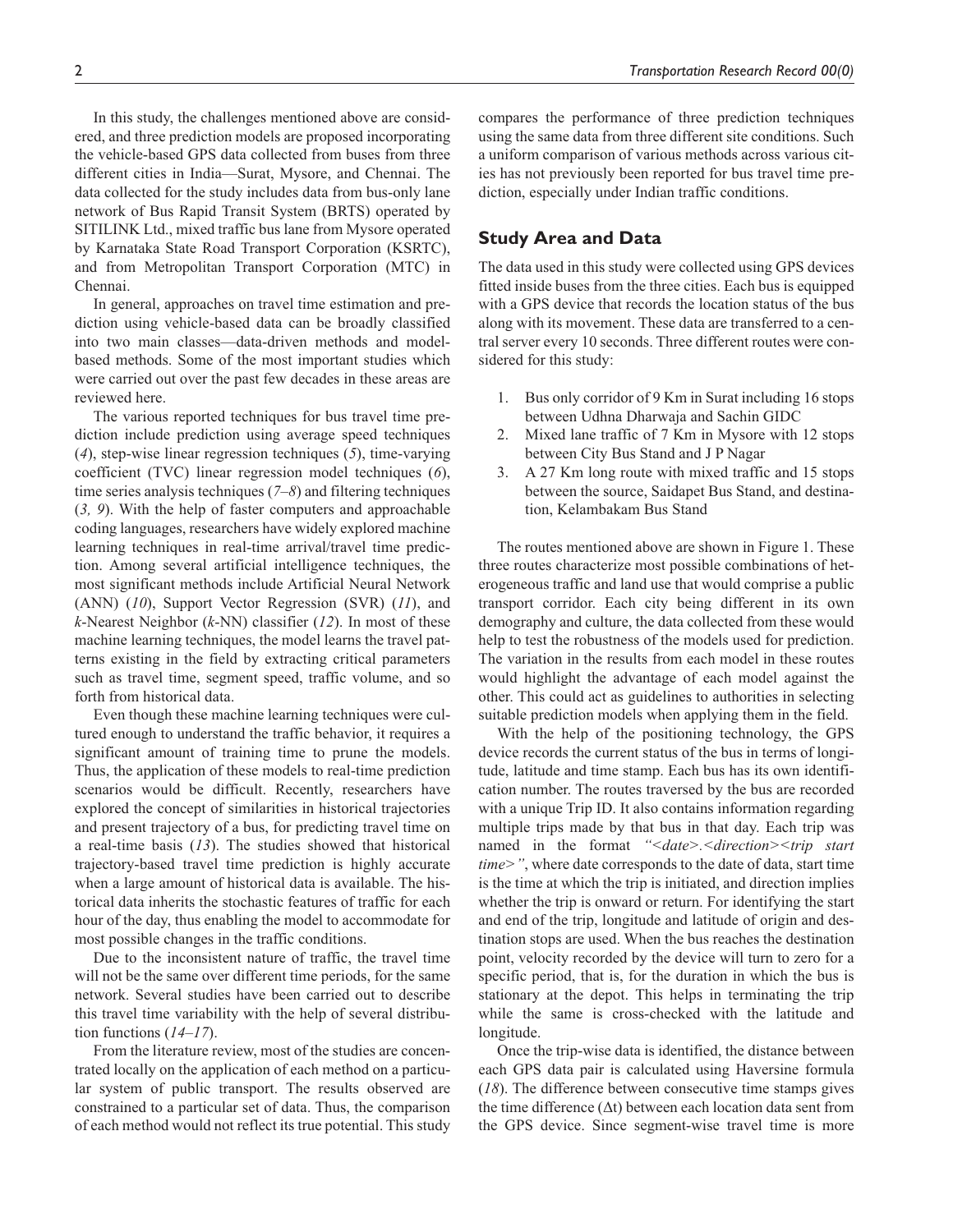

**Figure 1.** Study routes: (*a*) Surat (left), (*b*) Chennai (middle), and (*c*) Mysore (right).

practically useful to passengers than at a route level, the distances calculated between GPS time stamps are further converted to segment-wise travel time data. For a particular route, these segmental travel times were stored in a grid layout where each column represented a trip and each row represented a segment. Thus, a column consisted of the travel times on a particular trip for all the segments and a row consisted of the travel times on all the trips of the route for a particular segment. For this study, the routes were discretized into smaller segments of length 300 meters each. These segment-wise travel time data form the inputs to all the prediction methods which are detailed in the next section.

# **Travel Time Pattern Analysis**

Traffic in any roadway is expected to follow certain temporal and spatial patterns. Temporal patterns can include hourly pattern (peak and off-peak), daily pattern (weekday vs. weekend), weekly pattern (same days of the week having similar pattern) and so forth, whereas spatial patterns may be specific to certain sections or adjacent sections. The temporal variation in travel may be because of the change in land use during different time periods. Also, for different cities, the working hours might be different based on the population and industrial background of the city. To understand these influences in bus travel time, the data collected from three cities are studied to find the travel time variation over time. Identification of these patterns in the data will help in identifying the best inputs to be used for the prediction application.

To start with the temporal analysis, it is important to identify peak and off-peak hours of a day. For this, the travel time was plotted against each service hour of the day for each study area using box plots. Figure 2 illustrates the travel time variation over different hours of the day for Surat, Mysore and Chennai city. The peak hours from these plots were recorded as 9:00–11:00 a.m. and 6:00–8:00 p.m. as peak hours for Surat BRTS, 7:00–9:00 a.m. and 5:00–8:00 p.m. for Mysore City and 8:00–11:00 a.m. and 5:00–8:00 p.m. for Chennai City. The box plots depict the variation in the hourly travel for each route. The data from Chennai city was observed to have high variability compared with Surat BRTS and Mysore city data. The variation over the day for each city's datasets shows the challenges in predicting the travel behavior as it varies for different hours and for different cities. To understand the travel time variability, the present study explores statistical distributions.

Travel time patterns are often represented as trajectories, which give better understanding of travel time variation over space and time. Therefore, in this study, trajectory of each trip completed by the bus is plotted in a space–time field to understand the travel patterns. This helps to identify similar patterns for each case, using which temporal relations can be tested. For comparing the bus trajectories for temporal patterns, the hourly patterns (peak and off-peak hours) were plotted. These trajectory plots for peak and off-peak are shown in Figure 3 in the order Surat, Mysore and Chennai. The X-axis of the plots corresponds to each segment of the route, while Y-axis contains travel time in seconds. The plots show clear difference between peak and off-peak hour trips, with the peak hour trips occupying upper half of the spectrum. From Figure 3, it can be observed that the trips that happened in the peak hours are almost together at upper part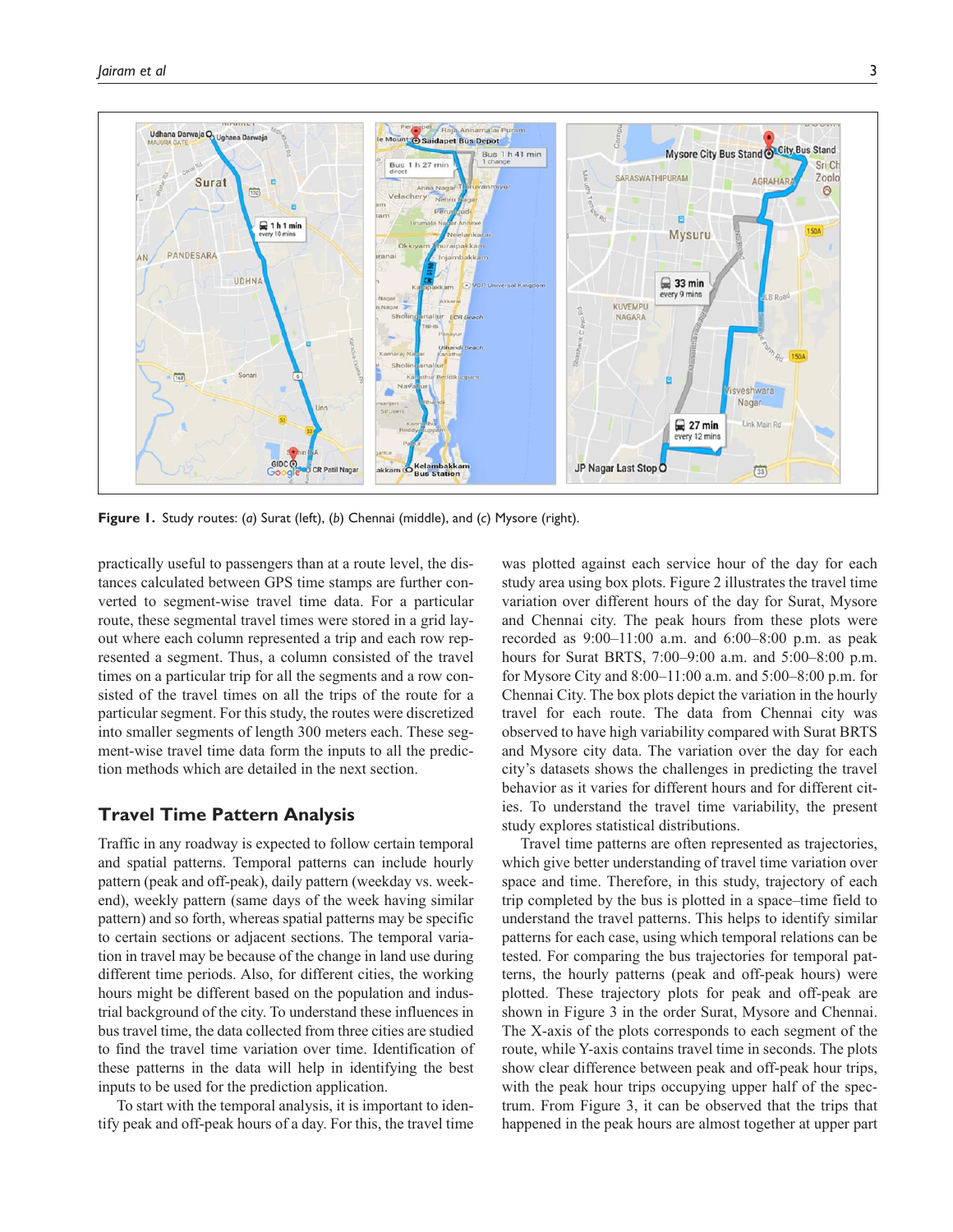

**Figure 2.** Hourly box plot for (*a*) Surat, (*b*) Mysore, and (*c*) Chennai.

of the figure (i.e., the trips are taking more time to cover the route) and the trips that happened in the off-peak hours are at lower part of the figure (i.e., these trips are taking relatively less time than peak hour trips to cover the route), showing a clear difference in variation in travel time. To confirm this, an alternative statistical analysis was also carried out by fitting the distributions to travel time data. As per the literature, travel time can be explained using three statistical distributions—Burr, Log normal and Generalized Extreme Value (GEV) (*14–17*). In this regard, distribution fitting has been carried out at three levels—peak, off-peak hour, and day of the week. GEV distribution is from a family of normal distribution and it consists of three parameters, namely shape parameter  $(k)$ , location parameter  $(s)$  and size parameter  $(\mu)$ . The parameters of GEV, particularly shape parameter, may be employed in identifying the variability of the travel time. Easy Fit Professional software (*19*) was used for distribution fitting in this study. The software runs the data through 60 probability distributions and provides the list of curves along with the best fitting curve using the Kolmogorov-Smirnov (KS) Test. Figure 4*a–c* shows the GEV plots for the peak and off-peak hour data for each city in the study.

Along with the hourly analysis, an additional analysis was carried out to identify the daily patterns in travel time data. The plots in Figure 4*d–f* show the daily pattern in travel time data. As Surat data contain BRTS data which is bus-only lane-based travel data, the variation is low, with the GEV

closely spaced between each other. In Mysore, the travel time data is mixed traffic with lower vehicular population in the city, which reflects in the GEV PDF with noticeable difference in the peak of each curve. Moreover, the base of GEV which shows the variance in data for each curve is not extensively flat which shows that the data does not vary much within these hours. In the case of Chennai, the mixed traffic data and larger vehicular population in the city results in noticeable deviation between the peaks of each GEV PDF in addition to larger base.

From the preliminary analysis, the variation in travel time for each period is identified. The travel pattern varies for peak and off-peak hours and through the week it varies for each day. The plots help in identifying the dissimilarity in trajectories for each level of analysis, which is required in optimizing the historical data that is entered as input to each prediction model for easier and faster computation.

#### **Prediction Models**

## k*-NN Classifier*

In this study, the historical trajectories are first classified based on the similarity in pattern with the input data. This was carried out using a non-parametric learning algorithm called *k*-NN classifier and the advantage with this method is that it does not make any assumptions on the underlying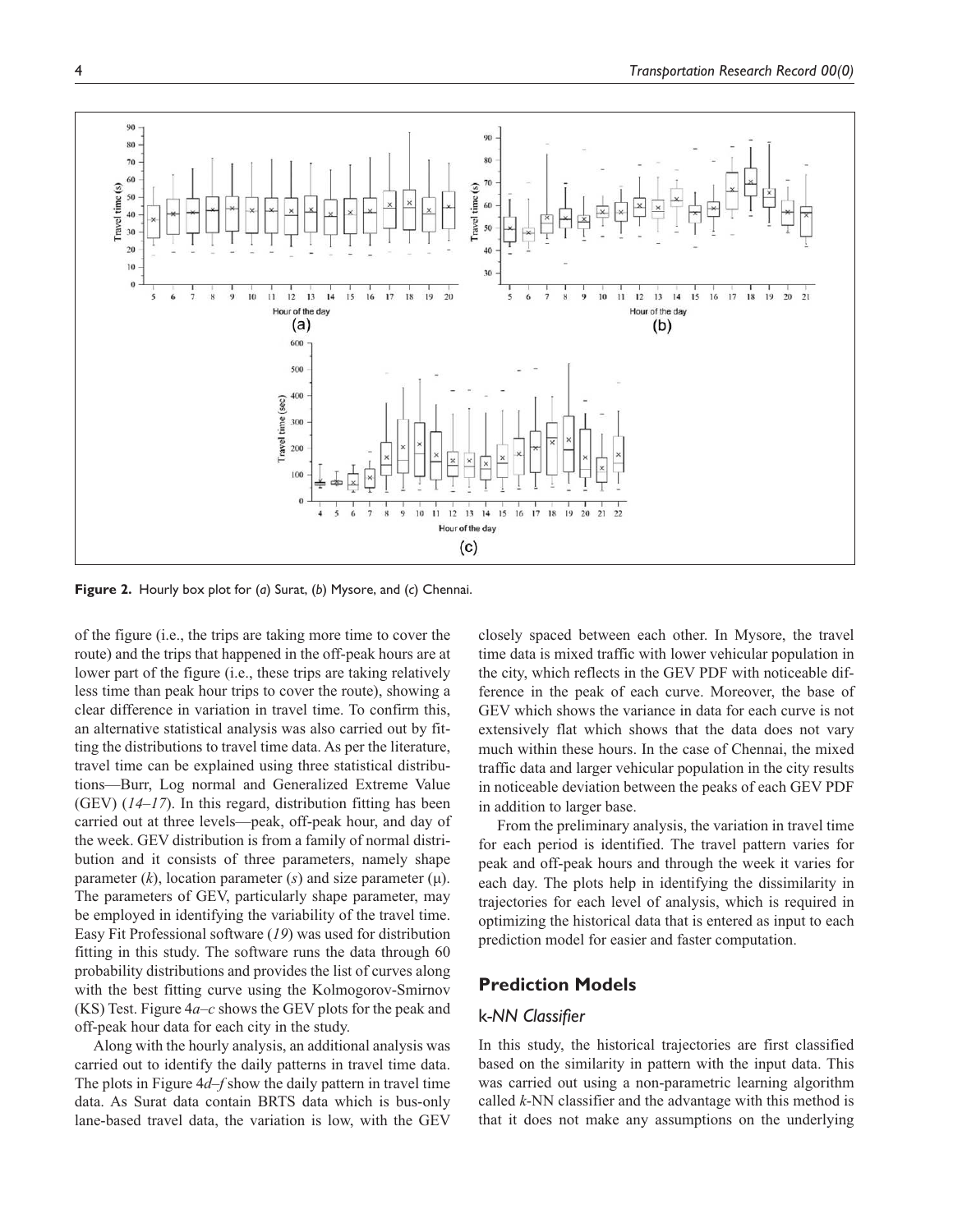

**Figure 3.** Hourly trajectory plot: (*a*) Surat, (*b*) Mysore, and (*c*) Chennai.

data, nor does it use any explicit training data to do any generalization, or it is very minimal. *k*-NN uses Euclidean distance between the input and historical data as a parameter for classifying the dataset, where *k* represents the number of neighbors. The algorithm finds the nearest neighbors based on Euclidean distance of each historical data. The class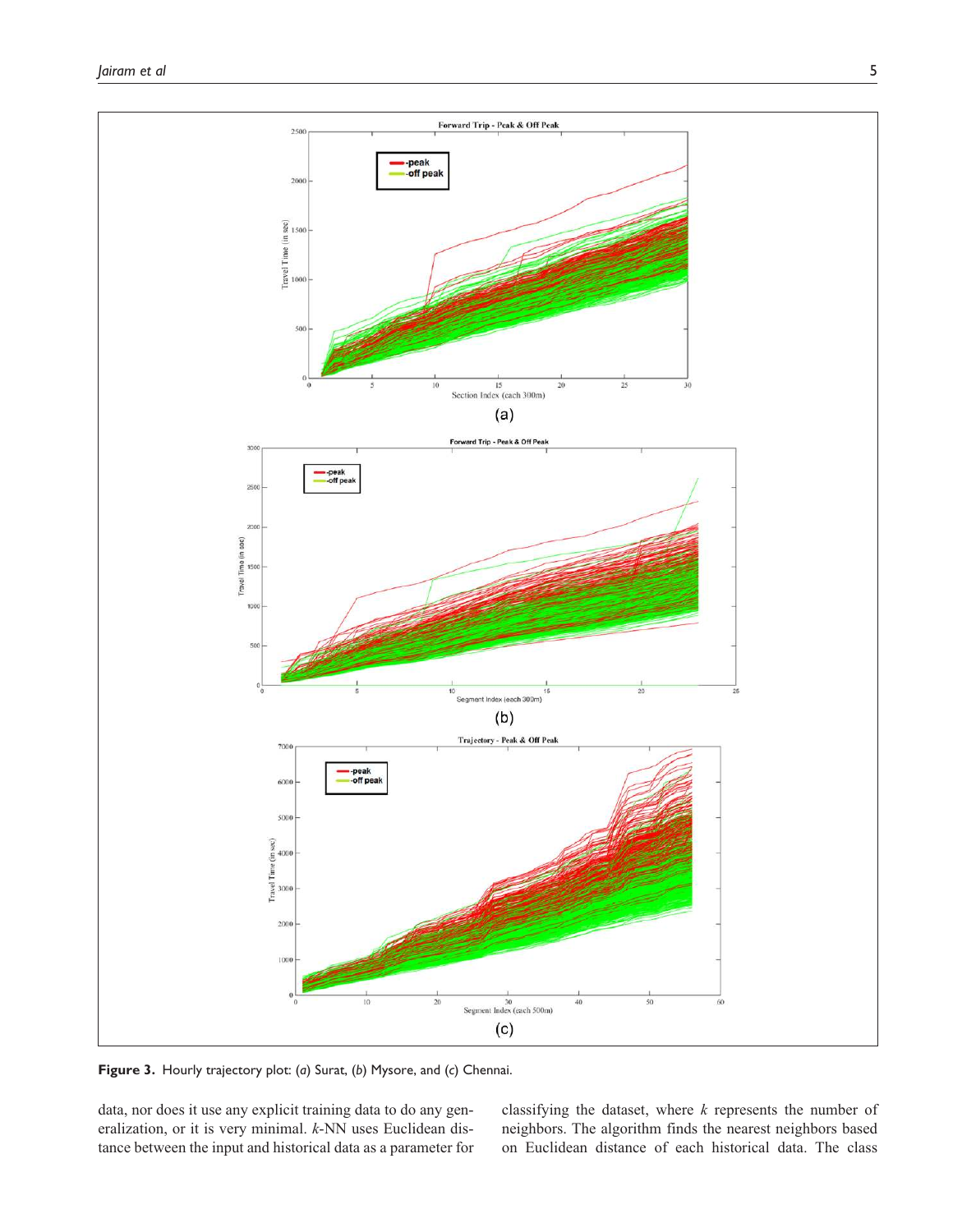

**Figure 4.** GEV PDF comparison for hour of the day in (*a*) Surat, (*b*) Mysore, and (*c*) Chennai, and day of the week in (*d*) Surat, (*e*) Mysore, and (*f*) Chennai.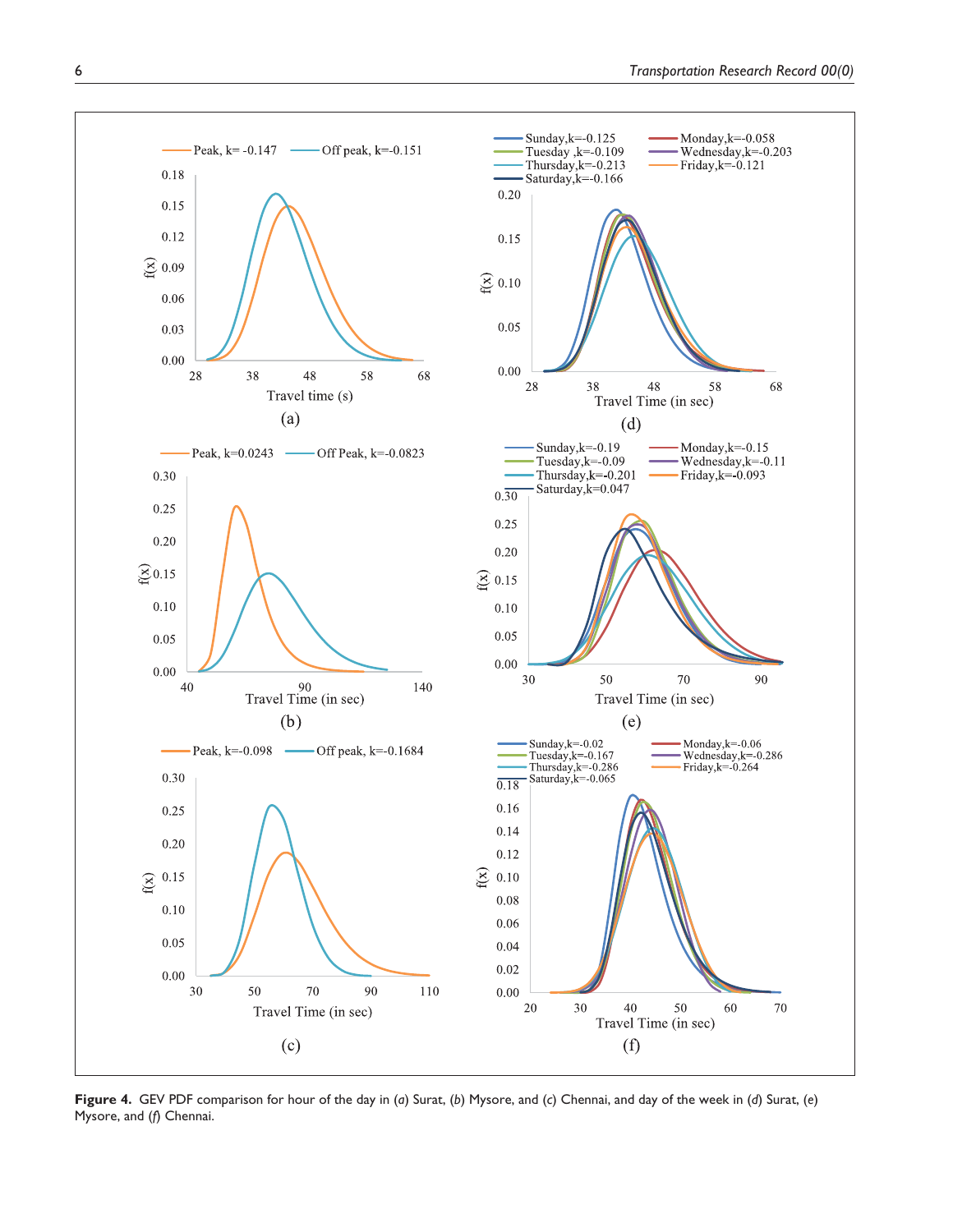**Table 1.** Sample *k*-NN Classifier Output for *n* = 4 and *k* = 10

| <b>Nearest</b><br>neighbor | $n-4$ | n-3   | $n-2$ | $n-1$ | n     | Euclidean<br>distance |
|----------------------------|-------|-------|-------|-------|-------|-----------------------|
|                            | 45.26 | 63.69 | 33.37 | 70.86 | 69.90 | 26.53                 |
| $\overline{2}$             | 30.46 | 60.47 | 36.17 | 53.07 | 56.90 | 27.77                 |
| 3                          | 44.85 | 56.64 | 29.07 | 59.91 | 61.00 | 28.69                 |
| 4                          | 38.29 | 90.31 | 29.28 | 53.08 | 82.46 | 29.03                 |
| 5                          | 35.78 | 73.64 | 44.85 | 56.64 | 64.60 | 29.07                 |
| 6                          | 28.69 | 70.66 | 38.29 | 90.31 | 87.02 | 29.28                 |
| 7                          | 32.36 | 57.61 | 33.27 | 70.00 | 66.32 | 29.78                 |
| 8                          | 35.84 | 50.35 | 34.47 | 55.11 | 51.68 | 30.46                 |
| 9                          | 26.53 | 46.53 | 33.06 | 55.38 | 52.46 | 30.51                 |
| 10                         | 29.28 | 53.08 | 29.03 | 97.64 | 87.73 | 30.80                 |
|                            |       |       |       |       |       |                       |

which the output is closest to is determined by the majority voting on the class labels of its *k*-NNs (*20*).

The proposed prediction method being a real-time framework, the input to the classifier algorithm needs to be the patterns from the current trip. To identify such patterns, the travel time of previous '*n*' trips were taken as input. For example, if  $n = 4$ , for predicting the *p*th trip, the input to the algorithm will be the travel time of the (*p*-1)th, (*p*-2)th,  $(p-3)$ th and  $(p-4)$ th trips. The 'similar' trips from the historical data are then identified based on the Euclidean distance between the current trip travel time and the historical data, thus forming the cluster. Thus, there will be only one cluster formed containing '*k*' historical trajectories that are closely related or 'similar' to the given input. The average value of predicted travel times from this cluster is taken as the predicted value for the current input. The algorithm updates for each section with the new inputs of travel time for the same section from previous trips. This will accommodate for the changes in traffic in the field, making it change in real time. Sample results of *k*-NN classifier using  $n = 4$  is shown in Table 1. Here, the parameters considered for the *k*-NN classifier algorithm are  $l = 300$  m,  $k = 10$  and  $n = 4$ . In this case, for predicting the *n*th trip, the previous four trip travel times are taken as input and the results for each combination are sorted with respect to the Euclidean distance, and *k* nearest neighbors are considered for averaging.

# *Auto-Regressive Integrated Moving Average (ARIMA)*

Box and Jenkins (*21*) had carried out thorough investigation on the analysis of time series (TS) and put forward well-structured classes of models, such as Auto Regressive (AR), Moving Average (MA), Auto Regressive Moving Average (ARMA), Auto Regressive Integrated Moving Average (ARIMA), Seasonal Auto Regressive Integrated Moving Average (SARIMA), and so forth for modeling TS data. In this study, the travel time is represented as segment-wise travel time. Since segment-wise travel time data are not TS as they do not happen at uniform intervals, an approach was adopted to take the total travel time for individual trips. Since each trip starts with respect to certain time of day, the total travel time can be considered as TS data.

An ARIMA model consists of four stages—the model identification, model estimation, diagnostic checking and forecasting. To start with, the data is checked for stationarity as the data set used in TS analysis is assumed to be stationary. If it is not stationary, stationarity is achieved by differencing the data. Figure 5, *a* and *b* illustrate a sample raw data and the same after stationarity. Once the degree of stationarity is defined, the order of AR and MA process is identified using autocorrelation function (ACF) and partial autocorrelation function (PACF). Figure 5, *c* and *d* show the PACF and ACF plot for a sample data. Correlation values range from −1 to +1. A value of +1 indicates that the two variables move together perfectly; a value of −1 indicates that they move in opposite directions. When building a TS model, it is important to include lag values that have large, positive autocorrelation values. Sometimes it is also useful to include those that have large negative autocorrelations. Thus, from Figure 5, *c* and *d*, the order of ACF is 1 while order of PACF can be between 1 and 4.

Once the model parameters are prepared, the models are run with route-level travel time as input, which is equal to the sum of travel time of all segments of the route. The forecasting accuracy in ARIMA is better for short term prediction (*4*). Thus, forecasting is carried out for each model with few steps at a time. The predicted values then feed back into the raw data as historical data. Since this study concentrates on predicting travel time at segment level, the predicted route level travel time are then decomposed to segment data. For decomposing, certain segment-specific coefficients are used, which were established using historical database. Travel time on each segment for a trip is divided by the corresponding total travel time, thus obtaining the segment-wise coefficients for the trip. These coefficients are formulated for each hour of the day for every route considered in this study. These segment-specific coefficients take into account the route travel time variations for each hour of the day, thus accommodating the dynamic nature of traffic which varies temporally and spatially.

# *Kalman Filtering Technique*

The third prediction approach explored in this study is using Kalman Filtering Technique (KFT). KFT uses the output from *k*-NN, that is, similar trajectories as input to predict the bus travel time. The implementation of KFT requires information regarding the system's dynamics, statistical information of the system disturbances and measurement errors. The evolution of travel time between various time intervals in a given subsection is assumed to be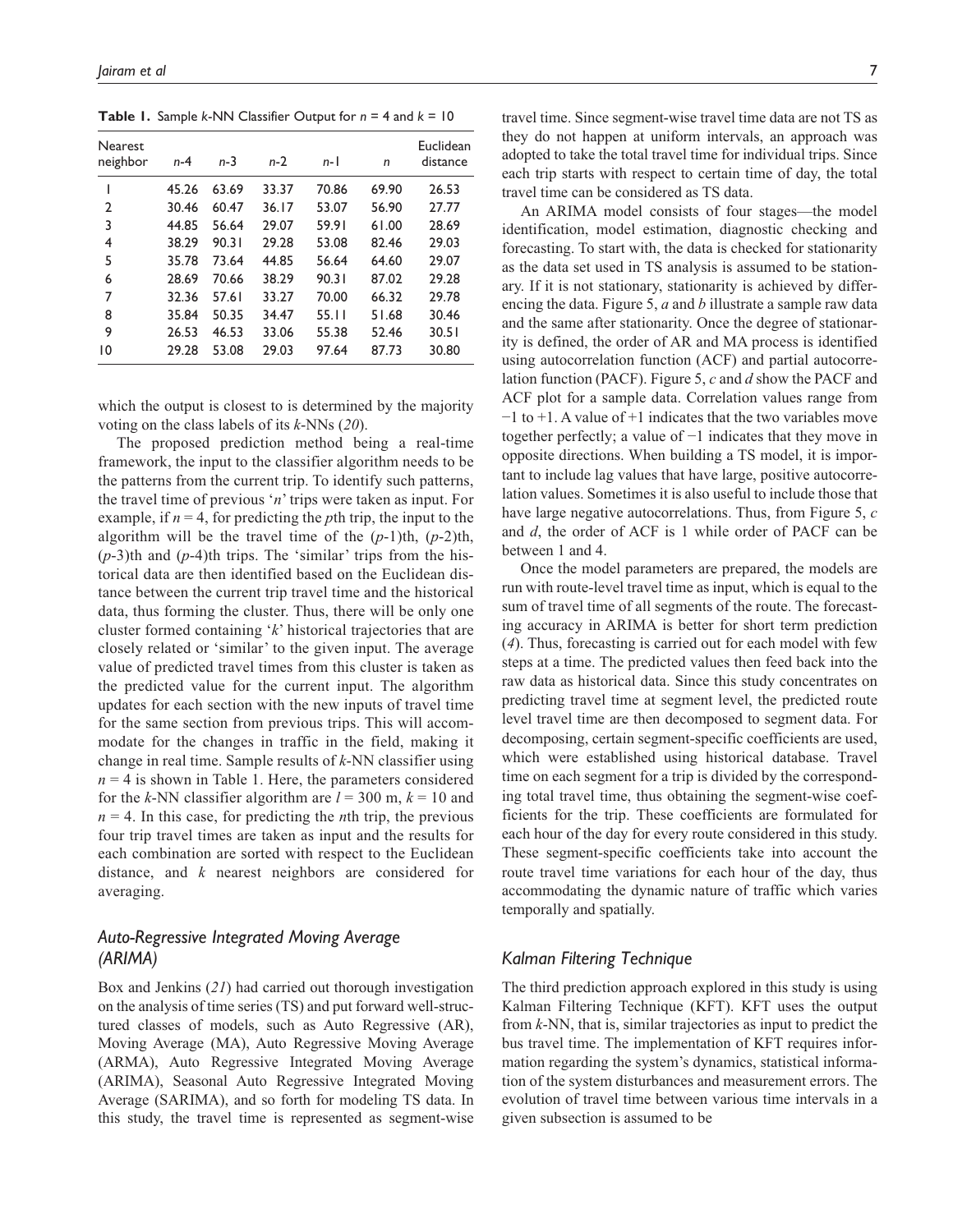

**Figure 5.** ARIMA Plots: (*a*) raw data, (*b*) stationary data, (*c*) ACF, and (*d*) PACF.

$$
x(t+1) = a(t)x(t) + w(t),
$$
 (1)

where  $a(t)$  is a parameter which relates the time taken to travel in a given subsection,  $x(t)$  is the travel time taken for covering the given subsection at time *t* and w(*t*) is the associated process disturbance. The measurement process was assumed to be governed by

$$
z(t) = x(t) + v(t),
$$
 (2)

where  $z(t)$  is the measured travel time in a given subsection at time *t* and *v*(*t*) is the measurement noise. The algorithm requires two sets of data (S1 and S2) to implement the above scheme. Out of these two data sets, one set of data (S1) was used in the time update equations to calculate the parameter  $a(t)$  and the other set of data (S2) was to be used in the measurement update equations to generate the *aposteriori* travel time estimate. So, the results obtained from *k*-NN classifying algorithm were arranged as two sets of data in order of preference from lower to higher (higher preference being the data that is nearer to the input pattern). The algorithm will be repeated for all N subsections. The

objective here is to predict the travel time of the Test Vehicle (TV) by identifying significant travel time trajectories in a given subsection.

#### **Results**

In this section, the performance of each model is evaluated and compared for the three cities. The prediction window is one week for each city which gives clear understanding of how the models perform for different days of the week. For a particular bus in an ongoing trip, the predicted segmented travel time  $(TT_{pred})$  using prediction models are stored in the database. The observed segmented travel time  $(TT_{obs})$  are collected from the historical data. For evaluating the accuracy of prediction, Mean Absolute Percentage Error (MAPE) and Mean Absolute Error (MAE) were used as measures and are calculated as in Equations 3 and 4. The lower the errors, the more accurate are the predicted travel times and hence, the better the method.

$$
MAPE = \frac{1}{n} \sum_{i=1}^{n} \left| \frac{(TT_{obs} - TT_{pred})}{TT_{obs}} \right| * 100,
$$
 (3)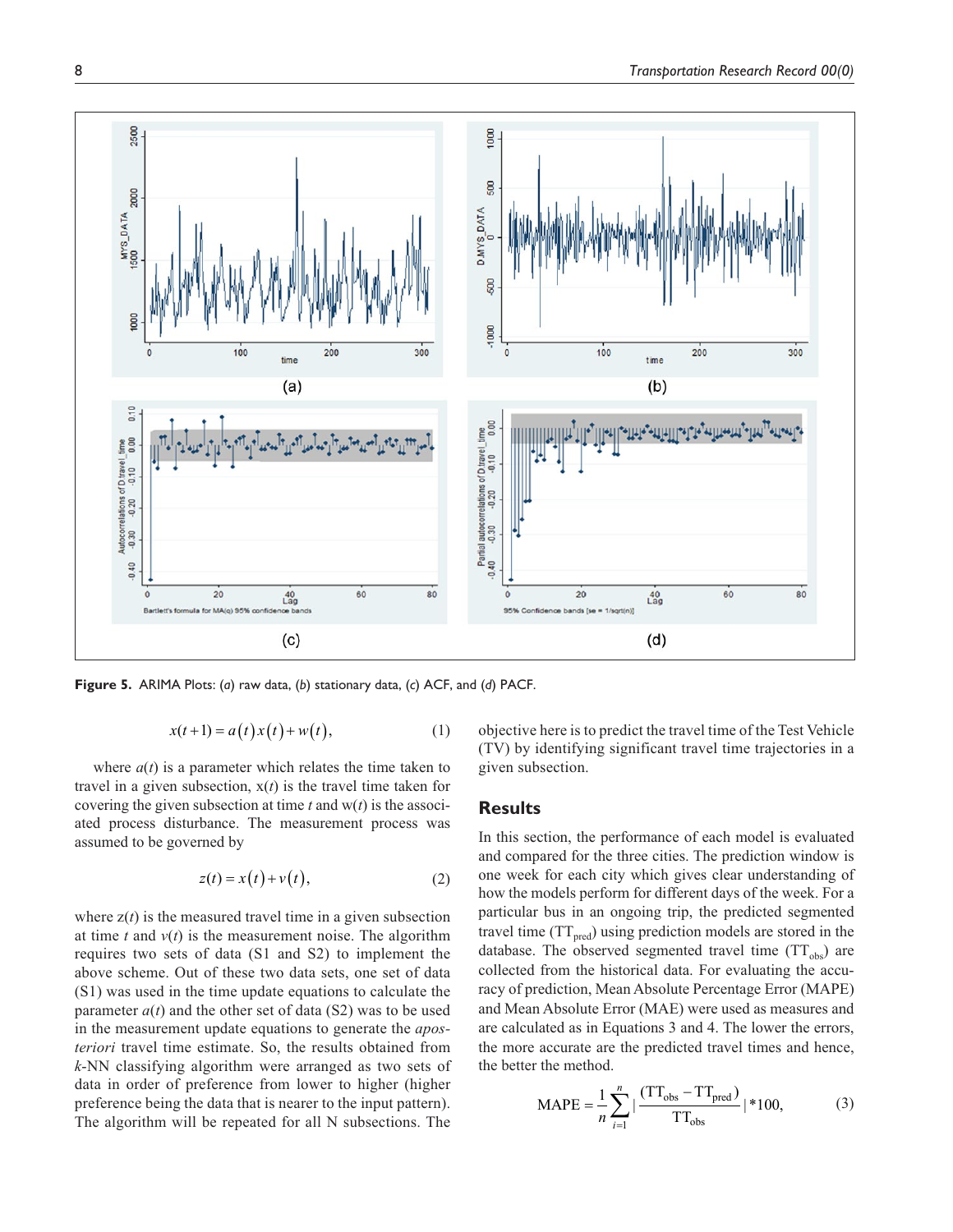

**Figure 6.** Performance comparison between models for Mysore city: (*a*) segment-wise, (*b*) trip-wise, and (*c*) day-wise.

$$
MAE = \frac{1}{n} \sum_{i=1}^{n} |TT_{obs} - TT_{pred}|,
$$
 (4)

Then, the performance evaluation was done at three levels segment-wise, trip-wise, and day-wise. Performance of these methods was also compared with a base method, namely Simple Averaging Technique (SAT). This approach is carried out section-wise, where the average of the travel time of previous '*n*' trips was taken as the predicted travel time for that section.

The performance comparison for Mysore city is shown in Figure 6*a–c*. In Figure 6*a*, segment-wise average of 100 trips were taken and the *k*-NN + KFT performs relatively better than the other models with an average error of 10.21

seconds. The next most accurate model was found to be ARIMA with an average error of 13.79 seconds. The error for *k*-NN + KFT varied between 6.6 seconds and 16.48 seconds while for ARIMA it ranged between 8.4 seconds and 20.4 seconds. Figure 6*b* shows the accuracy of prediction for all trips in a sample day to understand how the models perform over a working day. Figure 6*c* shows a comprehensive summary of how the models perform over each day of the week. Here also, *k*-NN + KFT performs better than other models. It can also be seen that all the proposed methods performed better than the baseline SAT.

Figure 7*a–c*, show a similar comparison for Surat city BRTS corridor. Unlike in the previous case, the segmentwise comparison in Figure 7*a* shows that all proposed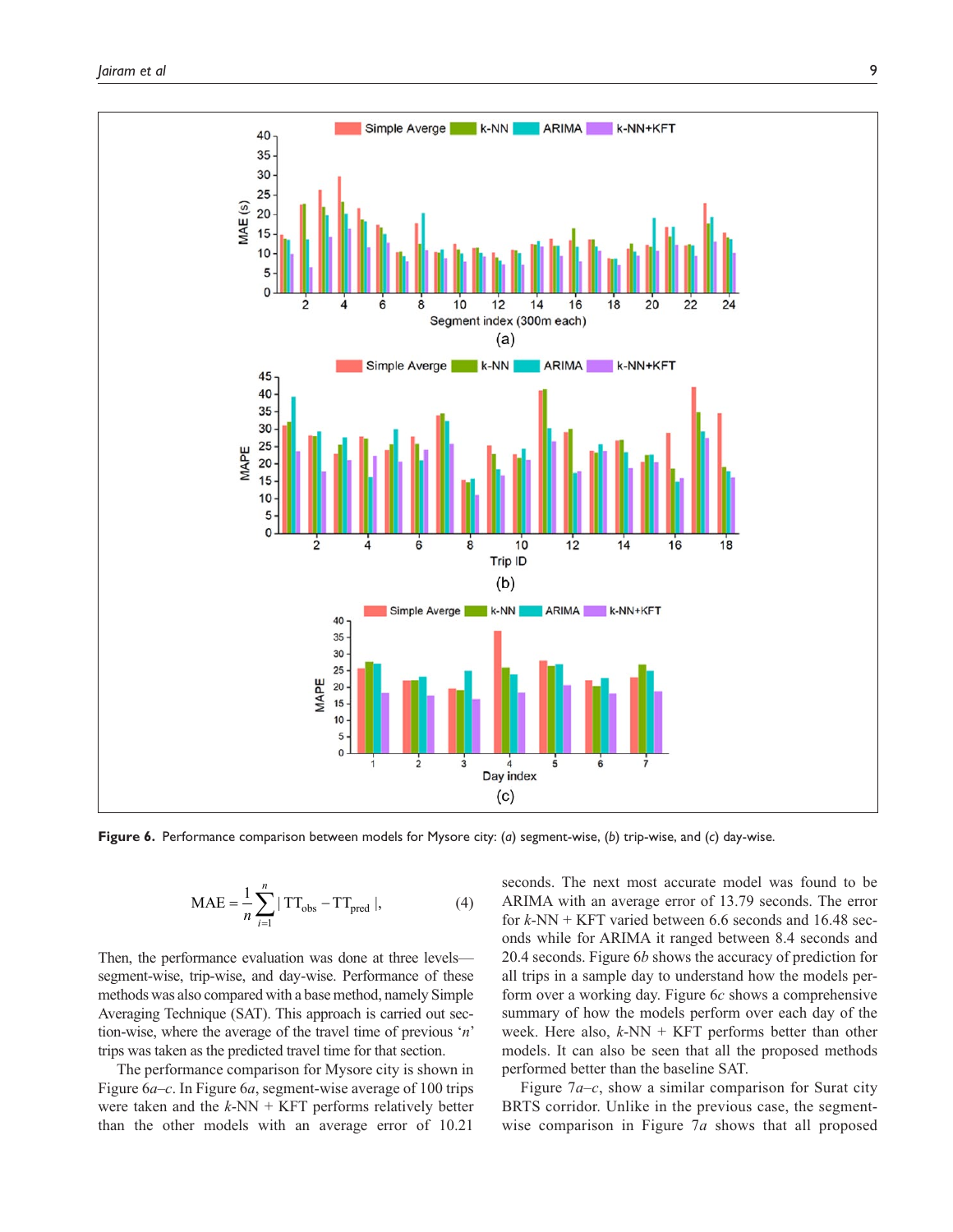

**Figure 7.** Performance comparison between models for Surat city: (*a*) segment-wise, (*b*) trip-wise, and (*c*) day-wise.

models performed comparably, and only slight improvements were observed when compared with the SAT. Segments 2 and 3 are the two high variance sections in this route, due to a major junction in the route where cross moving traffic interferes with the movement of BRTS. The performance of proposed models can be found to be much better in these sections compared with SAT. Although the segment-wise comparison shows only slight difference between the proposed models, Figure 7*c* gives better clarity on the performance through the prediction window. Except Sunday where the traffic would be generally low, the proposed models performed well for other days of the week. Thus, it can be concluded that for bus-only lane system, the sophisticated models might not be necessary.

Overall, *k*-NN+KFT has the lowest error of 18.3% on Friday and the maximum error is on Sunday, with 24.21%.

In Chennai city, the performance comparison was carried out for 312 trips. The bus travel time data for Chennai were highly stochastic due to larger vehicle population observed in the metropolitan city. The heterogeneity in traffic composition was also observed to be highest in Chennai compared with other cities considered in this study. Figure 8*a–c* portrays the performance comparison of each prediction model carried out on Chennai city data.

In Figure 8*a*, out of 93 sections of the route, *k*-NN+KFT dominated majority of the sections with high accuracy ranging between 1.6 seconds and 58.65 seconds with a total average error of 9.13 seconds. It is followed by *k*-NN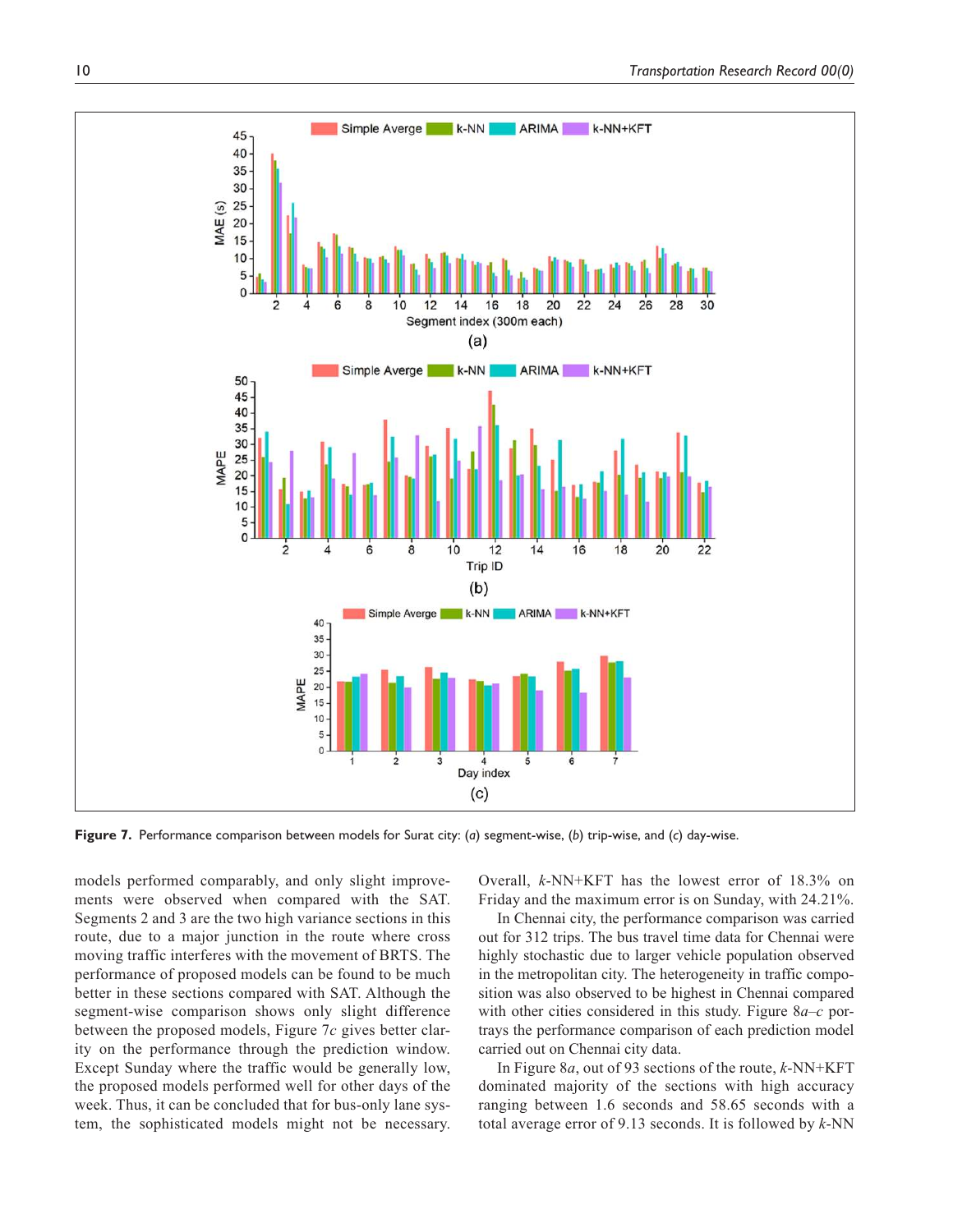

**Figure 8.** Performance comparison between models for Chennai city: (*a*) segment-wise, (*b*) trip-wise, and (*c*) day-wise.

classifier algorithm with an overall average error of 10.68 seconds, while the segment-wise error varied between 2.47 seconds and 58.85 seconds. Similar to the high variance sections of BRTS corridor, the *k*-NN+KFT model performs well in the sections 76–79, which were the high variance section in Chennai's 19B route. Figure 8*b* shows the comparison of prediction results for a sample day where *k*-NN+KFT performs better compared with other models. The day-wise comparison of prediction results can be seen in Figure 8*c*, which also shows that *k*-NN+KFT performs the best followed by *k*-NN classifier. The error for *k*-NN+KFT varies between 17.5% on Monday and 20.65% on Friday. Thus, *k*-NN+KFT has less error both spatially

and temporally compared with other models proposed in the study.

## **Conclusion**

In this paper, the problem of real-time prediction of bus arrival/travel time using historical travel time data is studied. For implementing a prediction framework, the authorities should understand the limitations and advantages of the models and type of inputs required for the purpose. This study concentrates on showing how each model performs under different scenarios, namely bus-only lane and mixed traffic. The study explores three prediction models which used segment-wise bus travel time data as input. To start